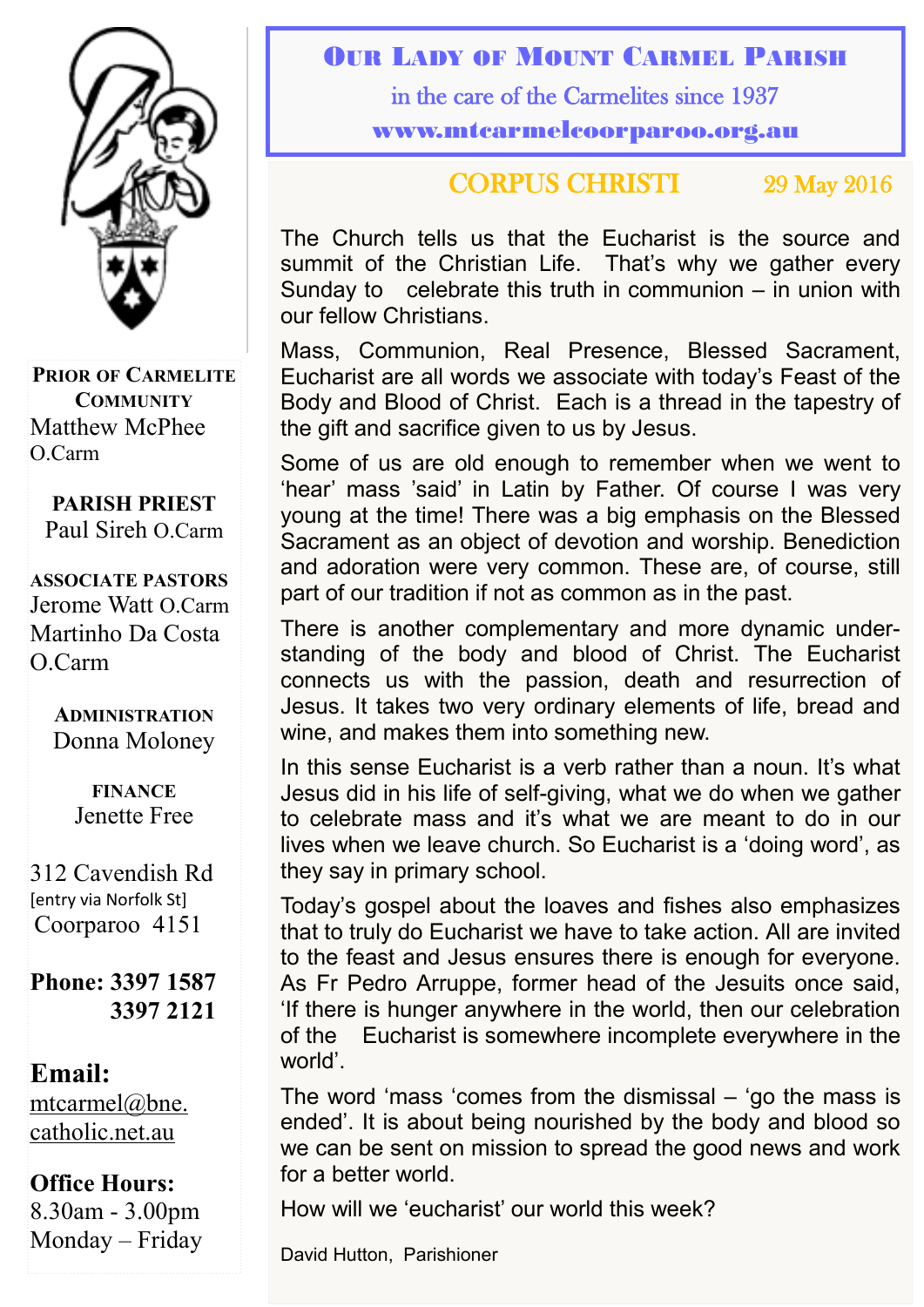# PARISH MASS TIMES

 Weekends: Saturday Vigil: 6pm Sunday: 8.30am & 5.30pm

Weekdays: Monday to Saturday 9am *A Mass of Anointing is held on the first Wednesday of every month at 10am followed by morning tea.*

> Reconciliation: Saturdays 9.30am – 10am



Rosary: Mondays – after 9am Mass



**BAPTISMS**— This weekend we welcome into our Catholic Community the following children.

Madeleine Cox &

I baptize you in the name<br>of the Father and of the son<br>oond of the floty Spirit

Henry McTamney



**Confirmation Practice**  will be held this **Friday 3rd June at 3:20pm** for children being Confirmed on Tuesday 7th June and on

**Monday 6th June at 3:20pm** for those being Confirmed on Wednesday 8th June.

**………………………………………...**

*Please keep our Confirmation children in your prayers*

Next Sunday's Readings: 5th June **Year C 10th Sunday in Ordinary Time**

**1 Kg 17:17-24; Gal 1:11-19;**

**Gospel: Lk 7:11-17**

## **Newsflash**

Fr Martinho Da Costa

has been transferred to Our Lady of Mount



Carmel, Wentworthville Sydney and will be leaving our parish next Saturday 4th June.

It has been wonderful having Fr Martinho with us here at Coorparoo for the past three months and we wish him well in his new appointment. We also thank him for the contribution he has made to our Parish in this time.

There will be a cup of tea held after all the Masses this weekend, so please join us !

………………………………………

## **STATE OF ORIGIN 2016**

**Yes, it's almost that time of year again !**



So, come along and join us in watching this great match on the BIG SCREEN in the Our Lady of Mount Carmel school hall.

#### When: **Wednesday 1st June 7pm** Cost: **\$20 adults & \$5 for kids**

Entry includes a drink on arrival and a quality sausage on bread !

Plus a ticket in the draw for two tickets to the 2nd State of Origin at Suncorp Stadium.

#### **RSVP: Michael Sullivan ph: 0412 155 162 or zumalaifriends@gmail.com**

This is a major fund-raiser for the Friends of Zumalai, so we ask for your support of this event.

……………………………………………………

There will be a **Mass of Anointing**  this Wednesday 1st June at 10:00am, followed by morning tea in the Carmel Community Room. *There will be no 9am Mass on this day.*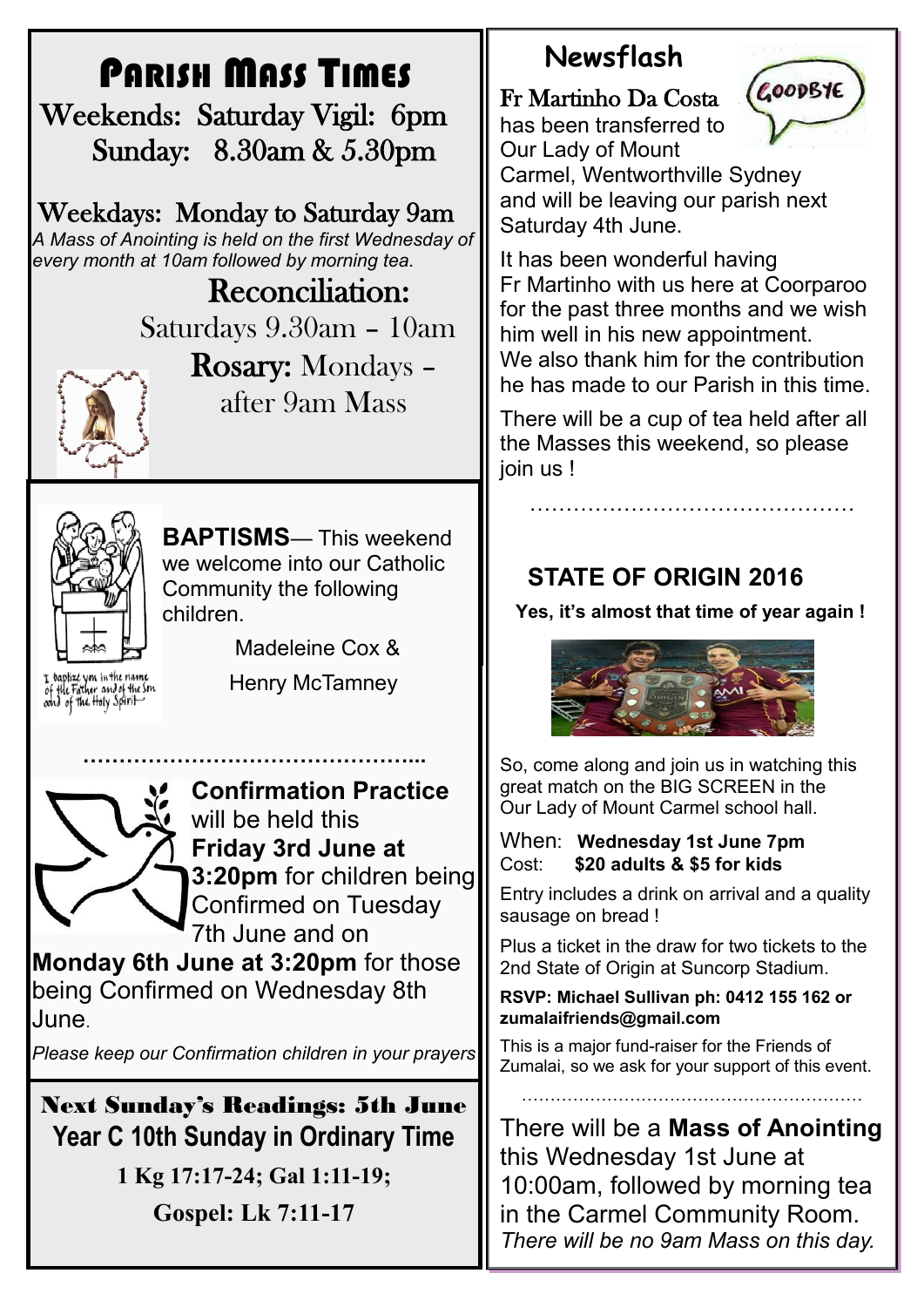Around and Abo

**Attention UQ students!** Want to learn more about the richness of your **Catholic Faith**, and make some great new friends while you're at it? The UQ Newman Catholic Society (est. 1921) is always looking for new members*!*  Visit our website *[\(newmancatholicsociety.weebly.com/\)](http://newmancatholicsociety.weebly.com/)* or our Facebook, and get in touch!

In Christ, **Edsel Parke** Newman Society Secretary

**Position: Villanova College** is seeking expressions of interest for a part time **Housekeeper for the Augustinian Priory**

………………………………………………………………………………………….

Duties will include cleaning, ironing and washing. On offer is a 12 month contract, 4 hours per day between 8am-12noon, 5 days per week. Email: villa@vnc.qld.edu.au, attention Fr Peter Wieneke.

………………………………………………………………………………….

The **Preserves Stall** for the **Mt Carmel School Fete** is ready to accept donations of honey, jams, chutneys, sauces or any delicious goods that keep and go in a bottle! We hope to receive donations of produce in the coming weeks, so if you are willing to help out by cooking with this, I'd love to hear from you. Belinda Fritz - [belfritz@hotmail.com](mailto:belfritz@hotmail.com) - 0402356238

……………………………………………………………………………………………

**Planned Giving Envelopes:** The planned giving envelopes for 2016/17 are at the front of the church for collection. The envelopes are in numerical order Please check your number against the list on the noticeboard.

If parishioners who are currently using the envelope system wish to transfer to either the Direct Debit or Credit Card system, please take the forms that are available at the front of the church.

The Direct Debit method is preferred by the Parish as the most efficient and cost effective means of contribution by parishioners.

*Thank you for contributing through the Planned Giving Program, your generosity is appreciated. Also, please collect a copy of the Parish Finance Council 2015 Report.*

### **The Catholic Leader - always a great read !**

……………………………………………………………………………………………

\* A surprise meeting with Rosies' guest Governor-General Peter Cosgrove gives Brisbane homeless people a lift .

\* Refugee priest and advocates respond to Minister's controversial comments

\* Brisbane woman recalls how important palliative care was for her husband, for her and their 11 children leading up to his death last year

\* Volunteers at Brisbane nursing home believe they're combatting loneliness through prayer, food and conversation

\* Q&A with famous tenor Andrea Bocelli on his gratitude that his mother defied doctors' advice to abort him. ……. *plus many more articles*